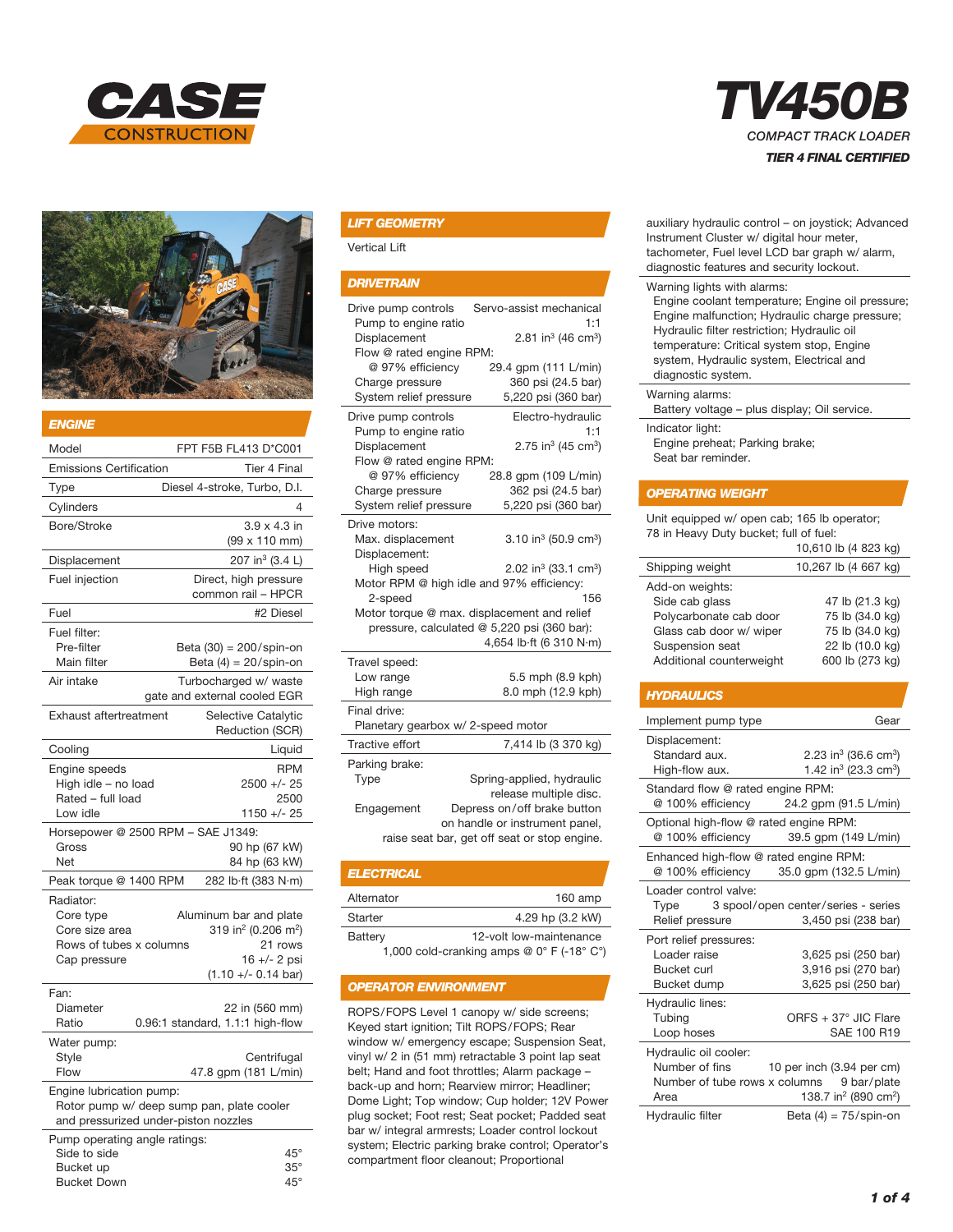| <b>HYDRAULICS CONT.</b> |                    |
|-------------------------|--------------------|
| Lift cylinders:         |                    |
| Bore diameter           | 2.75 in (69.85 mm) |
| Rod diameter            | 1.75 in (44.5 mm)  |
| Stroke                  | 35.7 in (908 mm)   |
| Closed length           | 53.9 in (1 369 mm) |
| Bucket cylinders:       |                    |
| Bore diameter           | 3.0 in (76.2 mm)   |
| Rod diameter            | 1.5 in (38.1 mm)   |
| Stroke                  | 15.9 in (405 mm)   |
| Closed length           | 24.3 in (617.0 mm) |
|                         |                    |

A

| <b>SERVICE CAPACITIES</b> |                   |
|---------------------------|-------------------|
| <b>Fuel Tank</b>          | 25.5 gal (96.5 L) |
| Engine oil w/ filter      | 8.9 gt (8.5 L)    |
| Hydraulic system:         |                   |
| Reservoir                 | 6.0 gal (22.7 L)  |
| Total                     | 11.9 gal (45.4 L) |

K

# *PERFORMANCE SPECS*

| Rated operating capacity – ROC*:<br>35% of tipping load<br>50% of tipping load<br>w/ additional counterweight              | 3,150 lb (1 432 kg)<br>4,500 lb (2 045 kg)<br>4,700 lb (2 135 kg)  |
|----------------------------------------------------------------------------------------------------------------------------|--------------------------------------------------------------------|
| Tipping load*                                                                                                              | 9,000 lb (4 091 kg)                                                |
| Breakout forces $@3,150$ psi (217 bar)*:<br><b>Bucket Cylinders</b><br>Lift cylinders – hydraulic limit 7,773 lb (35.3 kN) | 9,188 lb (41.8 kN)                                                 |
| Cycle times:<br>Raise<br>Lower<br>Dump<br>Roll back                                                                        | $5.1$ sec<br>3.5 <sub>sec</sub><br>2.7 <sub>sec</sub><br>$2.0$ sec |

NOTE: \*Measured using 78 in (1.98 m) foundry/ excavating bucket.





Line drawings are for illustrative purpose only and may not be exact representation of unit.

| <b>DIMENSIONS</b> |                                                               |                                       |  |
|-------------------|---------------------------------------------------------------|---------------------------------------|--|
|                   | A. Overall operating height:                                  |                                       |  |
|                   | with foundry/excavating bucket                                | 161.4 in (4.10 m)                     |  |
|                   | with heavy duty bucket                                        | 165.6 in (4.21 m)                     |  |
|                   | with low profile extended bucket                              | 170.4 in (4.33 m)                     |  |
|                   | Height to:                                                    |                                       |  |
|                   | <b>B.</b> Bucket hinge pin<br>C. Top of ROPS                  | 131.6 in (3.34 m)<br>80.4 in (2.04 m) |  |
|                   | <b>D.</b> Bottom of level bucket, fully raised                | 123.2 in (3.13 m)                     |  |
|                   | Overall length:                                               |                                       |  |
|                   | E. without attachment with coupler                            | 120.2 in (3.05 m)                     |  |
|                   | F. with foundry/excavating bucket on ground                   | 144.4 in (3.67 m)                     |  |
|                   | with heavy duty bucket                                        | 148.6 in (3.78 m)                     |  |
|                   | with low profile extended bucket                              | 153.5 in (3.89 m)                     |  |
|                   | G. Maximum dump angle                                         | $45.3^\circ$                          |  |
|                   | H. Dump height:                                               |                                       |  |
|                   | with foundry/excavating bucket                                | 104.1 in (2.65 m) @ 45.0°             |  |
|                   | with heavy duty bucket                                        | 101.1 in (2.57 m) @ 45.0°             |  |
| L.                | Dump reach at maximum height with low profile extended bucket | 35.1 in (0.89 m) @ 45.0°              |  |
|                   | Maximum attachment rollback:                                  |                                       |  |
|                   | J. Bucket on ground                                           | $32.0^\circ$                          |  |
|                   | K. Bucket at full height                                      | $83.1^\circ$                          |  |
|                   | <b>L.</b> Track on ground                                     | 64.5 in (1.64 m)                      |  |
|                   | M. Ground clearance - bottom of belly pan                     | $9.5$ in $(0.24$ m)                   |  |
|                   | N. Angle of departure                                         | $32.0^\circ$                          |  |
|                   | Clearance circle:                                             |                                       |  |
|                   | <b>O.</b> without bucket                                      | 57.7 in (1.47 m)                      |  |
|                   | P. with 78 in (1.98 m) foundry/excavating bucket on ground    | 87.8 in (2.23 m)                      |  |
|                   | Q. Clearance circle rear                                      | 68.6 in (1.74 m)                      |  |
|                   | <b>R.</b> Track gauge                                         | 58.6 in (1.49 m)                      |  |
|                   | S. Over the track width                                       | 76.5 in (1.94 m)                      |  |
|                   |                                                               |                                       |  |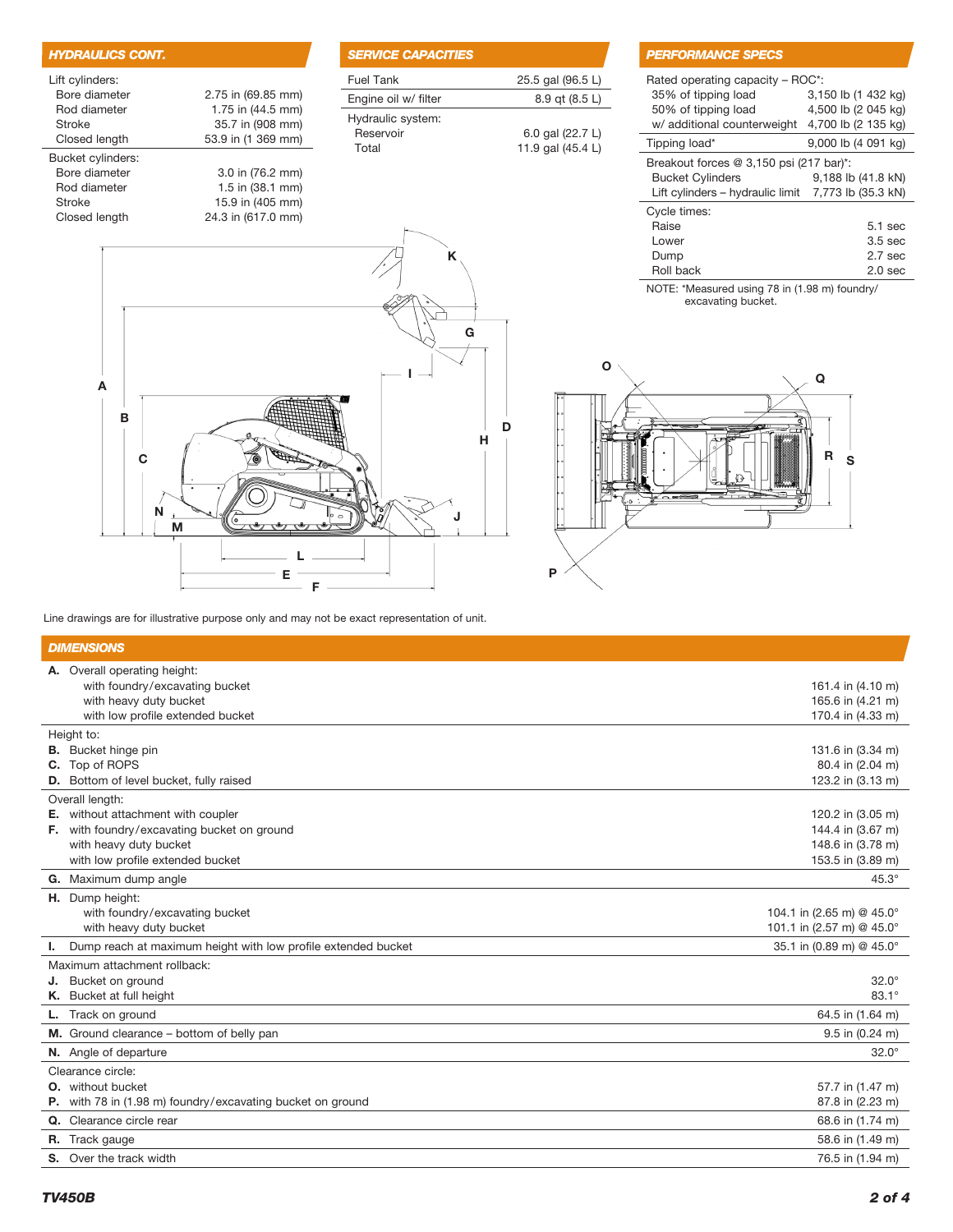| <b>TRACK SELECTION</b> |                                              |                        |                               |
|------------------------|----------------------------------------------|------------------------|-------------------------------|
| Type                   | Area                                         | <b>Ground Pressure</b> | <b>Width to Outside Track</b> |
| 17.7 in (450 mm)       | 2.286 in <sup>2</sup> (1.48 m <sup>2</sup> ) | 4.6 psi (31.7 kPa)     | 76 in (1.93 m)                |

| <b>OPTIONAL BUCKETS</b>                 |                |                 |                                             |
|-----------------------------------------|----------------|-----------------|---------------------------------------------|
| <b>Type</b>                             | Width          | Weight          | <b>Heaped Capacity</b>                      |
| Dirt & Foundry                          | 72 in (1.83 m) | 420 lb (190 kg) | 16.2 ft <sup>3</sup> (0.46 m <sup>3</sup> ) |
|                                         | 78 in (1.98 m) | 440 lb (200 kg) | 17.7 ft <sup>3</sup> (0.50 m <sup>3</sup> ) |
| Low Profile                             | 72 in (1.83 m) | 480 lb (218 kg) | 14.8 ft <sup>3</sup> (0.42 m <sup>3</sup> ) |
| Low Profile Extended                    | 72 in (1.83 m) | 510 lb (232 kg) | 17.7 ft <sup>3</sup> (0.50 m <sup>3</sup> ) |
|                                         | 78 in (1.98 m) | 540 lb (245 kg) | 19.1 ft <sup>3</sup> (0.54 m <sup>3</sup> ) |
|                                         | 84 in (2.13 m) | 575 lb (262 kg) | 20.5 ft <sup>3</sup> (0.58 m <sup>3</sup> ) |
| Light Material                          | 72 in (1.83 m) | 475 lb (216 kg) | 23.3 ft <sup>3</sup> (0.66 m <sup>3</sup> ) |
|                                         | 84 in (2.13 m) | 540 lb (245 kg) | 27.5 ft <sup>3</sup> (0.78 m <sup>3</sup> ) |
| Manure & Slurry                         | 72 in (1.83 m) | 480 lb (218 kg) | 19.1 ft <sup>3</sup> (0.54 m <sup>3</sup> ) |
| Heavy-Duty                              | 72 in (1.83 m) | 510 lb (230 kg) | 14.1 ft <sup>3</sup> (0.40 m <sup>3</sup> ) |
|                                         | 78 in (1.98 m) | 530 lb (240 kg) | 15.5 ft <sup>3</sup> (0.44 m <sup>3</sup> ) |
|                                         | 84 in (2.13 m) | 550 lb (250 kg) | 17.0 ft <sup>3</sup> (0.48 m <sup>3</sup> ) |
| Heavy-Duty Extended with SmartFit Teeth | 72 in (1.83 m) | 667 lb (303 kg) | 17.4 ft <sup>3</sup> (0.49 m <sup>3</sup> ) |
|                                         | 78 in (1.98 m) | 697 lb (316 kg) | 18.9 ft <sup>3</sup> (0.54 m <sup>3</sup> ) |
|                                         | 84 in (2.13 m) | 728 lb (330 kg) | 20.5 ft <sup>3</sup> (0.58 m <sup>3</sup> ) |

# *STANDARD EQUIPMENT*

*OPERATOR ENVIRONMENT*

See page 1

## *ENGINE*

FPT F5B FL413 D\*C001 207 CID (3.4 L) Turbo Tier 4 Final Certified Selective Catalytic Reduction (SCR) High Pressure Common Rail (HPCR) fuel injection Horsepower: Gross: 90 hp (67 kW) Net: 84 hp (63 kW) Peak torque: 282 lb·ft (383 N·m) 160 amp alternator Dual element air cleaner Organic Acid Technology (OAT) Anti-freeze solution to -34º F Fuel tank - 25.5 gal (U.S.) Over and under radiator and oil cooler 3-stack after cooler/radiator/oil cooler configuration Glow plugs Integral engine oil cooler Fuel filter with water trap 1,000 CCA 12V battery Master electrical disconnect

## *DRIVETRAIN*

2-speed hydrostatic four wheel drive SAHR disc parking brake

## *HYDRAULICS*

Auxiliary hydraulics: @ 3,450 psi (238 bar) – 24.2 gpm (91.5 L/min) 6 micron oil filtration system 3-spool loader control valve Auxiliary hydraulic disconnects, ISO flat-face – connect-under-pressure with case drain Hydraulic circuit pedal lock Auxiliary function lockout override Loader lift lockout override Heavy-duty hydraulic oil cooler Loader arm float position Loader function lockout system

## *LOADER*

Manual attachment coupler Vertical lift geometry Loader lift arm support strut SAE operating load: 3,150 lbs Tipping load: 9,000 lbs

#### *TRACKS*

Rubber Tracks

## *OTHER STANDARD FEATURES*

Halogen lights - 2 front, 2 side, 2 rear flood Pre-wired for rotating beacon Lockable service access hood Single-point daily servicing Rear tail lights Remote oil and fuel filters Block heater Debris ingression sealing Mounting points for add-on counterweights

Jump start terminal